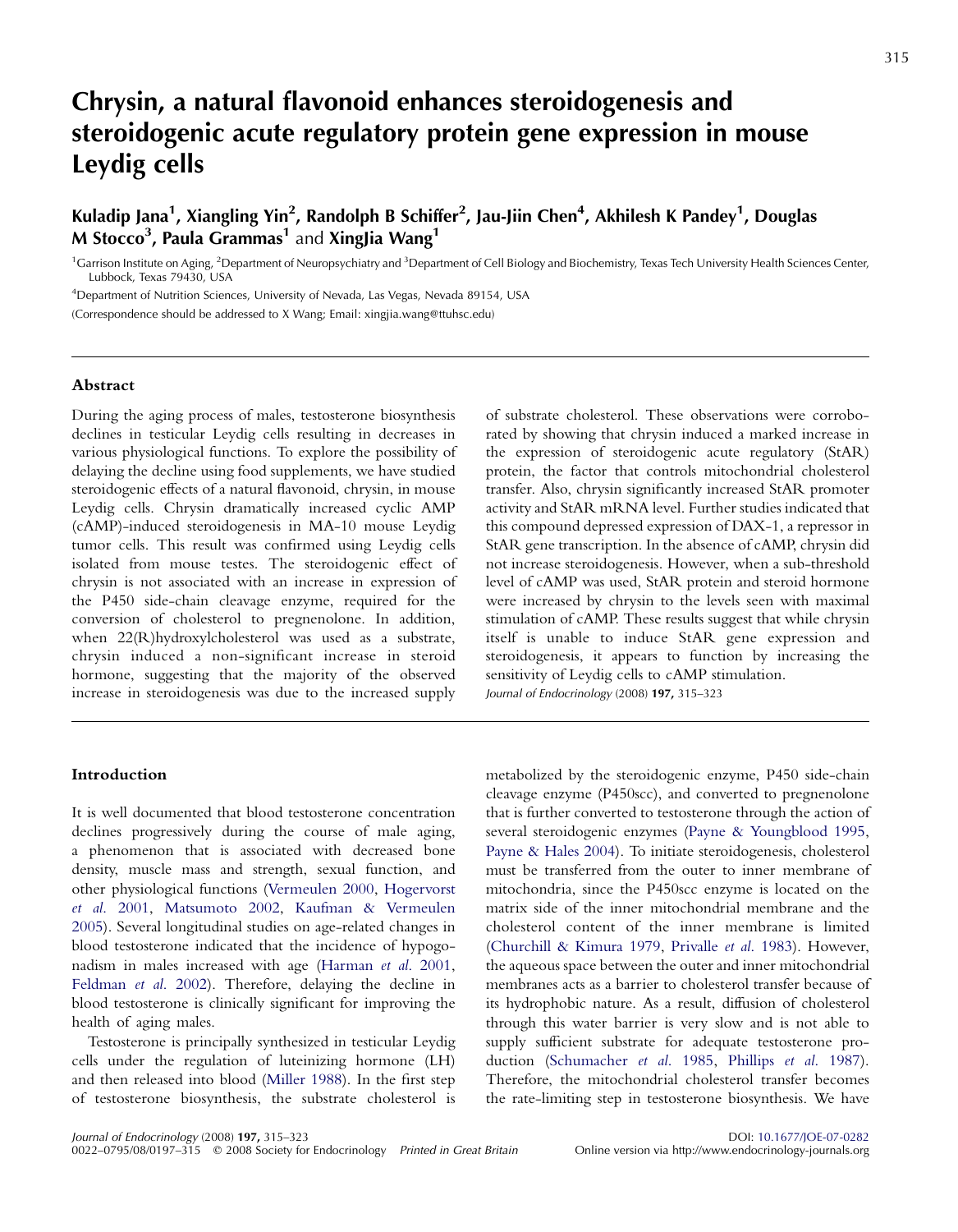previously reported that the steroidogenic acute regulatory (StAR) protein plays a critical function at this step by facilitating the cholesterol transfer (Clark et al[. 1994](#page-7-0), Lin [et al](#page-7-0). [1995,](#page-7-0) Wang et al[. 1998](#page-7-0)). It was well demonstrated that LH stimulation of Leydig cells induces StAR gene expression, and the level of StAR protein in Leydig cells significantly affects testosterone production [\(Stocco 2001\)](#page-7-0). However, StAR protein level also declines during Leydig cell aging, and mitochondrial cholesterol transfer in aged rat Leydig cells is defective ([Leers-Sucheta](#page-7-0) et al. 1999, Luo et al[. 2001](#page-7-0), [Culty](#page-7-0) et al[. 2002](#page-7-0)). These studies indicated that the age-related decrease in StAR gene expression is involved in the decrease in testosterone biosynthesis in aging Leydig cells. Our previous studies suggested that it is possible to delay the decline in testosterone biosynthesis by increasing the StAR gene expression (Wang et al[. 2003](#page-8-0)a, [2005](#page-8-0)). Based on the observations in these studies, we were able to reverse the agerelated declines in StAR protein expression and blood testosterone concentration by feeding the aging rats with a drug to inhibit the activity of cyclooxygenase-2 (COX2), an enzyme whose activity is inhibitory to StAR gene expression (Wang et al[. 2005](#page-8-0)). However, aging is a long process and the long-term application of pharmacological levels of COX2 inhibitors is limited by their potential side effects on health. Therefore, we have attempted to identify natural compounds in food and food supplements that have fewer side effects and effectively increase StAR gene expression and testosterone biosynthesis in Leydig cells. A natural flavonoid, chrysin, was previously used to increase blood testosterone ([Brown](#page-7-0) et al. [2001](#page-7-0)a,[b](#page-7-0), [Dhawan](#page-7-0) et al. 2002). We have studied the steroidogenic effect of this flavonoid and found that chrysin significantly enhanced steroidogenesis in Leydig cells mainly by increasing the StAR gene expression.

## Materials and Methods

#### Reagents

 $N^6$ ,2-dibutyryladenosine 3:5-cyclic monophosphate (dbcAMP), chrysin, H89, nordihydroguaiaretic acid (NDGA), AA861 and Waymouth's MB/752 medium were purchased from Sigma. Rabbit antiserum generated against StAR protein was a generous gift from Dr W L Miller (Bose et al[. 1999](#page-7-0)). The monoclonal antibody against DAX-1 (dosage-sensitive sex reversal-adrenal hypoplasia congenita critical region on the X chromosome gene 1) protein was a generous gift from Dr P Sassone-Corsi (Université Louis Pasteur, Strasbourg, France). Donkey anti-rabbit IgG antibody conjugated with horseradish peroxidase was purchased from Biosource (Camarillo, CA, USA). Horse serum was purchased from Invitrogen. The Dual-Luciferase Reporter Assay System was purchased from Promega. Other common chemicals used in this study were obtained from either Sigma or Fisher Chemicals (Pittsburgh, PA, USA).

#### MA-10 cell culture

The MA-10 mouse Leydig tumor cell line was a generous gift from Dr Mario Ascoli (Department of Pharmacology, University of Iowa, College of Medicine, Iowa City, IA, USA). The cells were cultured in six-well culture plates in Waymouth's MB/752 medium containing 15% horse serum as described previously ([Ascoli 1981\)](#page-7-0) in an incubator at 37 $\mathrm{^{\circ}C}$ with  $5\%$   $CO<sub>2</sub>$ . Before each experiment, the medium was replaced with serum-free Waymouth's medium.

#### Steroid hormone production

MA-10 cells were cultured for 30 min in serum-free Waymouth's medium in six-well plates with or without chrysin (as described in the Figure Legends) and then 0.05 mM dbcAMP was added to the culture for 6 h. The medium was collected at the end of each experiment and stored at  $-80$  °C. Progesterone concentrations in the medium were determined by RIA (Resko et al[. 1974](#page-7-0)).

## Mouse Leydig cell isolation and cell culture

B6-129S7 mice aged 3 months (Jackson Laboratory, Bar Harbor, ME, USA) were euthanized in a chamber filled with carbon dioxide followed by cervical dislocation. Testes were collected from the mice. Leydig cells were isolated from the testes using density gradient centrifugation as described previously ([Hutson](#page-7-0) et al. 1996). The cells were cultured in 12-well plates with DMEM/F-12 medium containing 0.1% BSA at 32  $^{\circ}$ C and 5% CO<sub>2</sub>. After 2 h of culture, the cells were incubated with chrysin for 30 min in DMEM/F-12 medium without BSA and then 0.05 mM dbcAMP was added to the culture for 4 h. The culture medium and Leydig cells were collected and stored at  $-80$  °C. Testosterone concentrations in the medium were determined by RIA. All procedures were approved by the Texas Tech University Health Sciences Center Animal Care and Use Committee.

#### Western blot analysis

StAR protein, P450scc, and DAX-1 protein in Leydig cells were detected by western blot analysis as described previously [\(Townson](#page-7-0) et al. 1996). Western blot analysis experiments were performed at least three times and the results of one representative experiment are shown for each figure.

#### Transfection

MA-10 cells were cultured in 12-well plates  $(0.2 \times 10^6 \text{ cells per}$ well) overnight. The cells in each well were transfected with 0.5 mg DNA of the StAR promoter/luciferase plasmid PGL2/StAR expressing firefly luciferase driven by the -966 bp sequence of the StAR promoter ([Caron](#page-7-0) et al. 1997). Transfections also included 6.0 ng of the pRL-SV40 vector DNA (a plasmid that constitutively expresses Renilla luciferase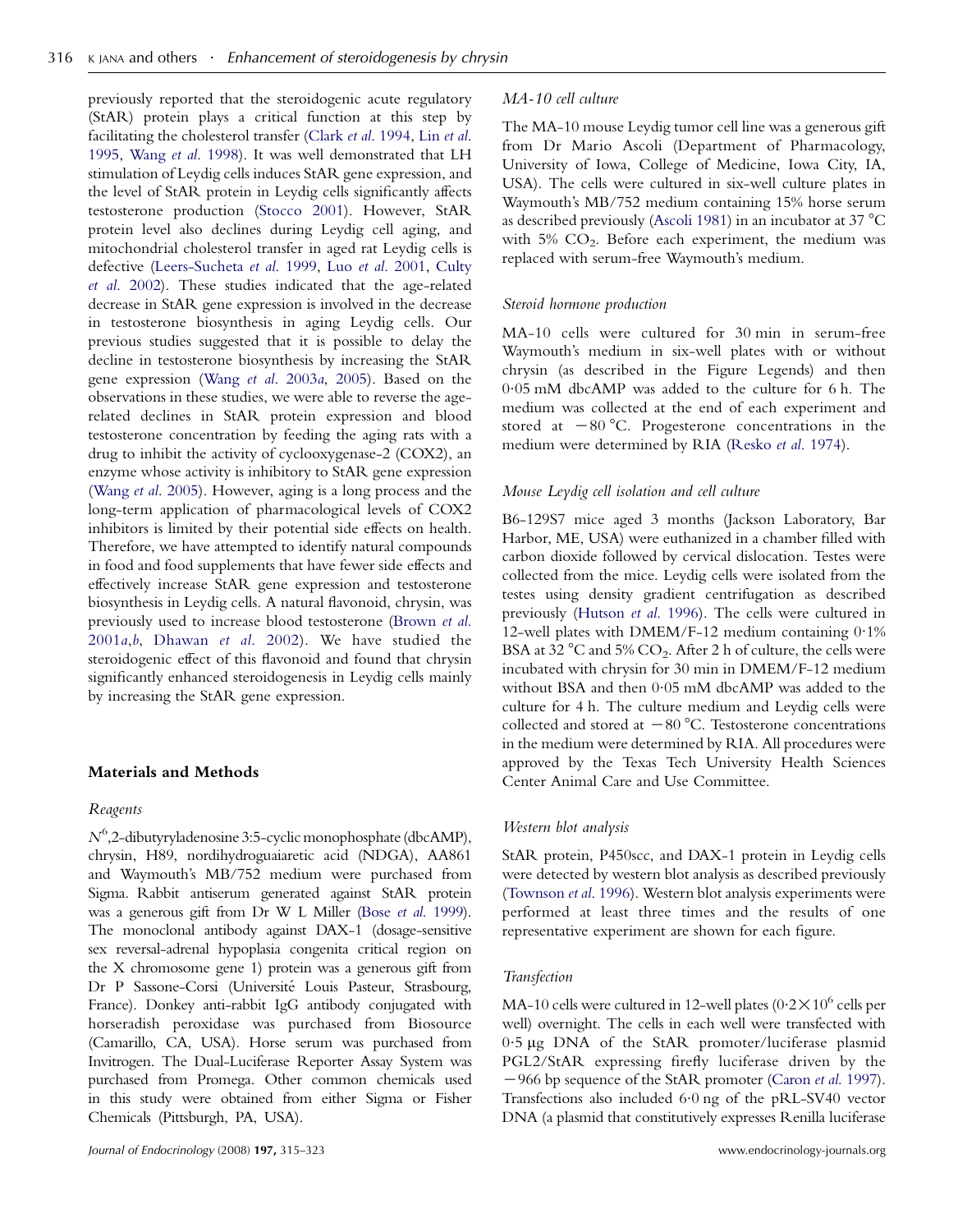under the control of the SV40 promoter, Promega). Transfections were performed using FuGENE6 Transfection Reagent (Roche) following the manufacturer's instructions. After 48 h of culture, the cells were utilized for further experiments.

# Luciferase assays

Following experiments, the cells were washed three times with ice-cold PBS and lysed with Passive Lysis Buffer (Promega). The supernatants were utilized for luciferase assays using a Dual Luciferase Reporter Assay System following the manufacturer's instructions (Promega). The Relative Light Units (determined by dividing the reading from the PGL2/StAR promoter by the reading from Renilla luciferase) were measured using a TD-20/20 luminometer (Turner Designers, Sunnyvale, CA, USA).

#### RT-PCR

In experiments designed to determine StAR or DAX-1 mRNA expression, cells were washed three times with cold PBS and used for total RNA purification using TRIzol reagent in accordance with the manufacturer's instructions (Invitrogen). The first-strand cDNA was synthesized from total RNA using the Reverse Transcription System (Promega). PCR for StAR was performed as previously described (Rao et al[. 2003\)](#page-7-0). PCR for DAX-1 was performed with the forward primer 5'-TCCTGTACCGCAGC-TATGTG-3<sup>'</sup> and the reverse primer 5'-TCGAAGTG-CAGGTGATCTTG-3', for 32 cycles at 94 °C for 1.5 min, 55 °C for 1.5 min, 72 °C for 2.5 min, and then followed by incubation at  $72^{\circ}$ C for 15 min.  $\beta$ -Actin was used as an internal marker in PCR for DAX-1.

## Protein kinase A activity assays

Protein kinase A (PKA) activity was assayed as described previously (Wang et al[. 2003](#page-8-0)a), using the SignaTecT cAMPdependent protein kinase assay system (Promega) following the manufacturer's instruction. PKA activity was expressed as picomoles of  $^{32}P$  incorporated per min per  $\mu$ g protein.

## Statistical analysis

Each experiment was repeated at least three times. Statistical analysis of the data was performed with ANOVA using the GraphPad Prism 4 system (GraphPad Software, San Diego, CA, USA). The data are shown as the mean  $\pm$  s.e.m.

# Results

#### Chrysin-enhanced steroid hormone production

To study the effect of chrysin on Leydig cell steroidogenesis, MA-10 mouse Leydig cells were incubated with increasing concentrations of chrysin and 0.05 mM dbcAMP. Incubation of MA-10 cells with chrysin induced a concentration-dependent increase in steroid hormone production. When the chrysin concentrations in the culture were increased from  $0$  to  $10 \mu M$ , progesterone production was increased from 8.4 to 42.2 ng/ml (Fig. 1). To verify the results, the Leydig cells isolated from mice were cultured in the medium containing  $10 \mu M$  chrysin and 0.05 mM dbcAMP. Incubation of the mouse Leydig cells with chrysin significantly enhanced steroidogenesis, with testosterone production being increased 2.4-fold over that of the cells stimulated with 0.05 mM dbcAMP alone [\(Fig. 2](#page-3-0)).

P450scc expression was analyzed by western blot analysis to determine whether the increase in steroid hormone is due to an increase in P450scc expression. As shown in the [Fig. 3](#page-3-0), chrysin did not affect P450scc expression. Further, the hydrophilic substrate, 22(R)hydroxylcholesterol, was used to examine the effects of chrysin on the activities of steroidogenic enzymes. It was shown that chrysin induced a slight, but non-significant increase in progesterone production ([Fig. 3\)](#page-3-0).

#### Chrysin-enhanced StAR protein expression

Western blot analysis was performed to determine whether StAR protein levels in the chrysin-treated Leydig cells were altered. Incubation of MA-10 cells with the increasing concentrations of chrysin resulted in an increase in StAR protein expression in a concentration-dependent manner, paralleling the increase in steroid hormone production (Fig. 1). Also, incubation of the mouse Leydig cells with 10 mM chrysin enhanced cAMP-induced StAR protein expression concomitantly with the increase in testosterone production ([Fig. 2\)](#page-3-0).



Figure 1 Concentration-dependent increases in StAR protein expression and steroidogenesis in MA-10 mouse Leydig cells treated with chrysin. MA-10 cells were cultured with increasing concentrations of chrysin for 30 min and then 0.05 mM dbcAMP was added to the culture for 6 h. (A) The cells were collected and 20 µg cell lysate protein was used for western blot analysis of StAR protein. (B) The culture medium was collected and progesterone production was assessed by RIA.  $*P < 0.05$ ,  $*P < 0.01$  compared with the cells treated with 0.05 mM dbcAMP alone.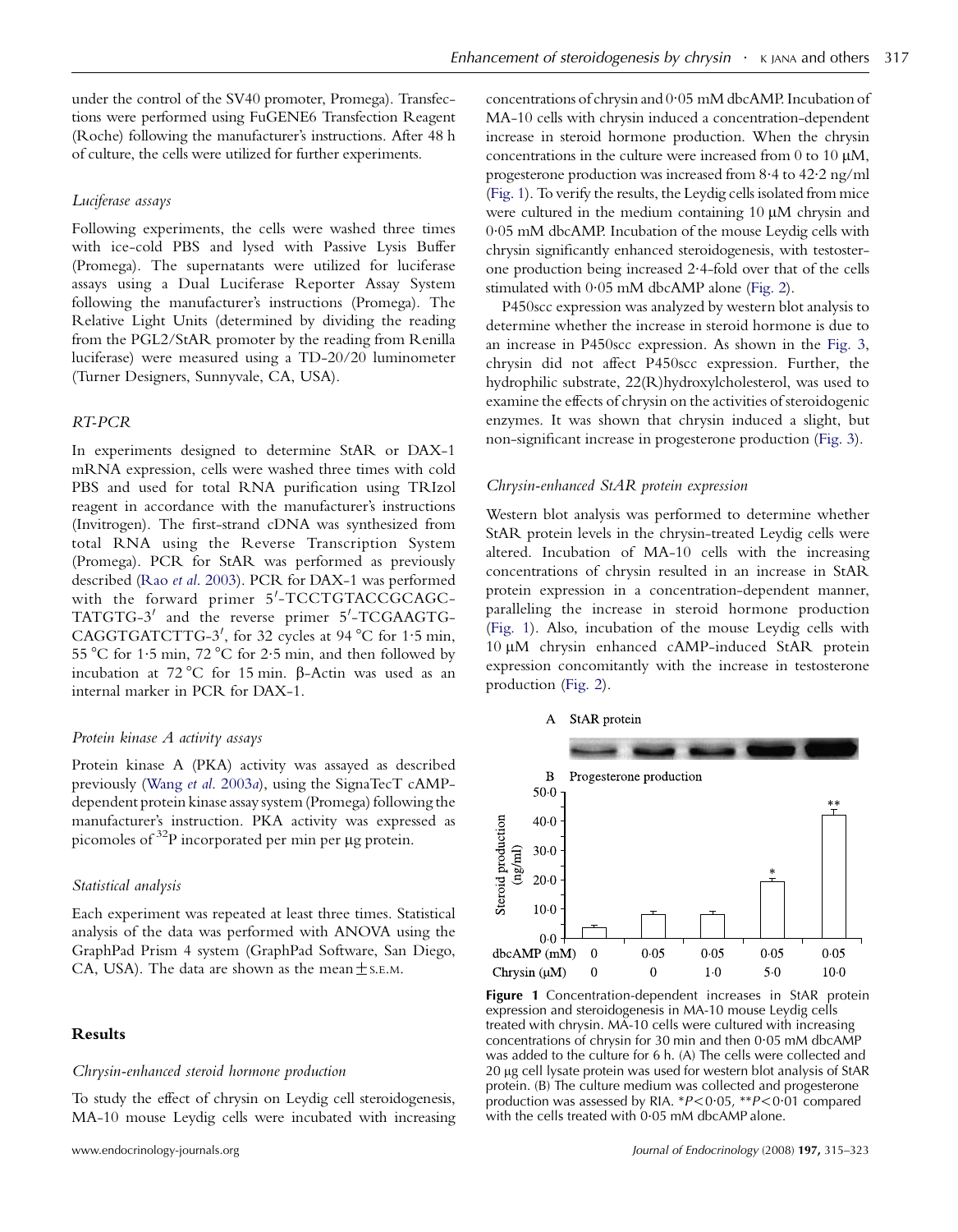<span id="page-3-0"></span>

Figure 2 Chrysin-enhanced StAR protein expression and testosterone production in the Leydig cells isolated from mouse testes. The Leydig cells were isolated from the testes of 3 month-old mice. The cells were incubated with chrysin and H89 for 30 min and then 0.05 mM dbcAMP was added to the culture for 4 h. (A) The cells were collected and 5  $\mu$ g cell lysate protein was used for western blot analysis of StAR protein. (B) The culture medium was collected and testosterone production was assessed by RIA.  $*P<0.05$ ,  $*P<0.01$  compared with control.

## Chrysin-enhanced StAR gene transcription

Luciferase assay of StAR promoter activity and RT-PCR analysis of StAR mRNA levels were performed to determine the effect of chrysin on StAR gene transcription. Similar to its effects on StAR protein expression and



Figure 3 P450scc expression and steroid hormone production in MA-10 mouse Leydig cells using 22(R)hydroxylcholesterol as a substrate. MA-10 cells were cultured with 25  $\mu$ M 22(R)hydroxylcholesterol. The cells were incubated with increasing concentrations of chrysin for 30 min and then  $0.05$  mM dbcAMP was added to the culture for 6 h. (A) The cells were collected and 20  $\mu$ g cell lysate protein was used for western blot analysis of P450scc protein. (B) The culture medium was collected and progesterone production was assessed by RIA. There is no significant difference in steroid production among the groups  $(P>0.05)$ .

steroidogenesis, the increasing levels of chrysin significantly increased cAMP-induced StAR promoter activity and StAR mRNA levels in a concentration-dependent manner. In MA-10 cell cultures,  $10 \mu M$  chrysin induced a 12-fold increase in StAR promoter activity (Fig. 4).

# Synergistic interaction between chrysin and cAMP in steroidogenesis

MA-10 cells were incubated with increasing concentrations of dbcAMP in the medium containing  $10 \mu$ M chrysin to study the interaction between chrysin and cAMP. The results indicated that chrysin did not increase StAR protein expression and steroid hormone production in the absence of dbcAMP. However, in the presence of sub-threshold level of dbcAMP (0.05 mM), chrysin dramatically increased StAR protein expression and steroidogenesis [\(Fig. 5\)](#page-4-0). Similarly,  $0.05$  or  $0.1$  mM dbcAMP alone is unable to induce significant increases in StAR protein and steroid hormone. However, in the presence of  $10 \mu M$ chrysin, low level of cAMP is able to induce maximal levels of StAR protein expression and steroidogenesis, with 0.1 mM dbcAMP increasing progesterone production to tenfold over that seen in the paired group treated with dbcAMP alone.





Figure 4 Concentration-dependent increase in StAR gene transcription in MA-10 mouse Leydig cells treated with chrysin. MA-10 cells were cultured with increasing concentrations of chrysin for 30 min and then  $0.05$  mM dbcAMP was added to the culture for 6 h. (A) The cells were collected for total RNA isolation and StAR mRNA was analyzed by RT-PCR using the rRNA L19 as an internal marker. (B) MA-10 cells were transfected with a StAR promoter/luciferase plasmid (PGL2/StAR) and a pRLSV40 vector, a plasmid that constitutively expresses Renilla luciferase. The cell lysate was used for luciferase assays using a Dual Luciferase Reporter Assay System.  $*P<0.05$ ,  $*P<0.01$  compared with the cells treated with 0.05 mM dbcAMP alone.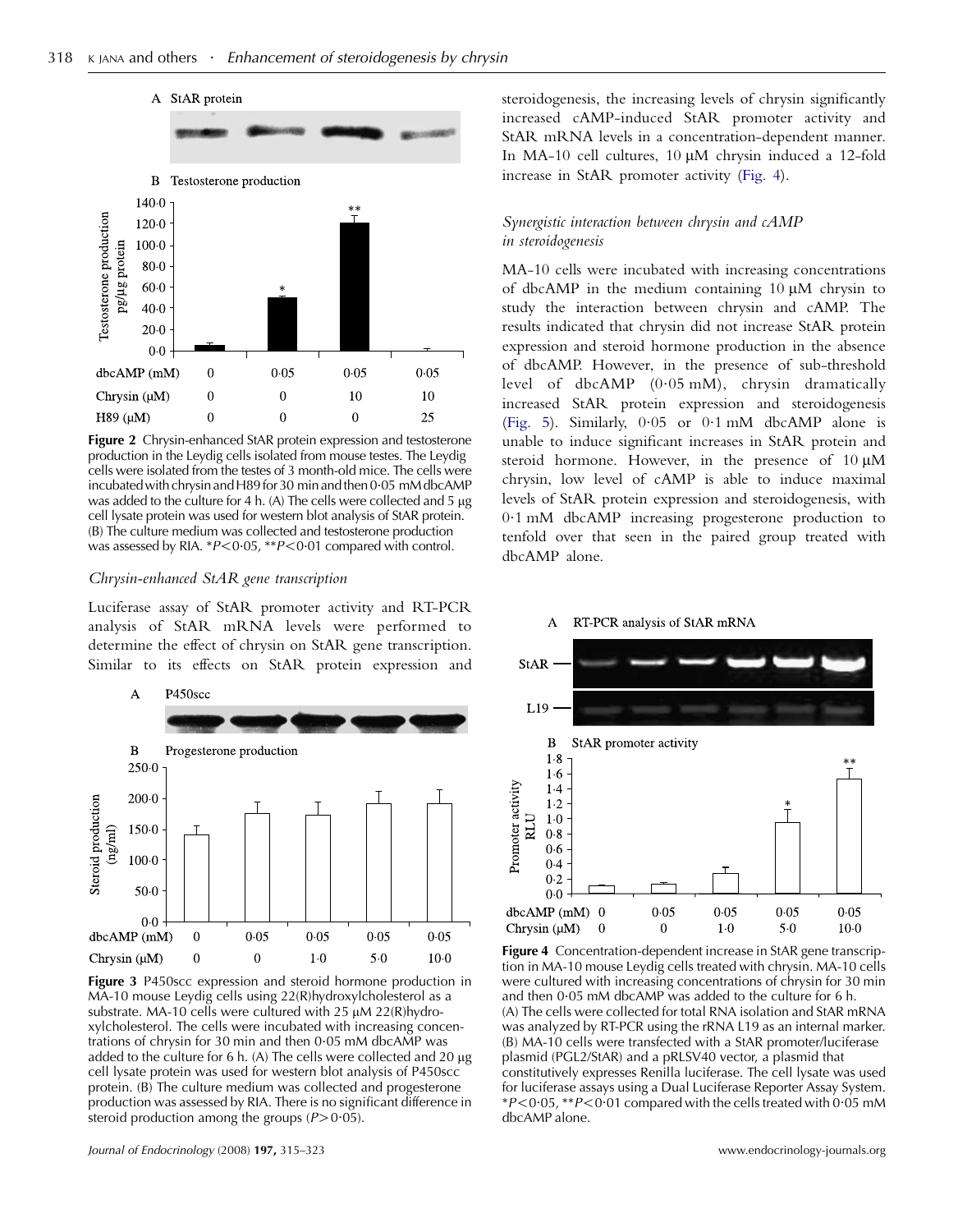<span id="page-4-0"></span>

Figure 5 Chrysin-increased steroidogenic sensitivity of MA-10 mouse Leydig cells to cAMP stimulation. MA-10 cells were cultured for  $30$  min with or without 10  $\mu$ M chrysin and then the increasing concentrations of dbcAMP were added to the cultures for  $6$  h. (A) The cells were collected and  $20 \mu$ g cell lysate protein was used for western blot analysis of StAR protein. (B) The culture medium was collected and progesterone production was assessed by RIA. \*\* $P < 0.01$ , \*\*\* $P < 0.001$  compared with the paired groups treated with dbcAMP alone.

#### DAX-1 expression in chrysin-treated cells

To further understand how chrysin enhanced StAR gene transcription, DAX-1 protein was detected by western blot. The results shown in Fig. 6 indicated that expression of DAX-1 protein was maintained at a high level in MA-10 cells. While stimulation of the cells with 0.05 mM dbcAMP did not reduce DAX-1 protein, co-incubation with 10  $\mu$ M chrysin markedly reduced DAX-1 protein in MA-10 cells. When DAX-1 protein was reduced, StAR protein and steroidogenesis were significantly increased. Similar results were obtained in RT-PCR analysis of DAX-1 mRNA. The results in [Fig. 7](#page-5-0) indicated that while chrysin alone only slightly reduced DAX-1 expression, the co-action of chrysin and 0.05 mM dbcAMP dramatically reduced DXA-1 protein and mRNA levels.

# The essential role of PKA activity in chrysin-enhanced steroidogenesis

PKA activity in chrysin-treated Leydig cells was inhibited using an inhibitor H89 to determine the role of PKA activity in the increased StAR protein expression. As shown in Fig. 6, while  $10 \mu M$  chrysin dramatically enhanced cAMP-induced StAR protein and steroid hormone production, the inhibition of PKA activity resulted in a marked reduction in StAR protein expression. Progesterone production by MA-10 cells was reduced to 5% by the PKA inhibitor. Testosterone production by the isolated Leydig cells was also reduced to 2.5% [\(Fig. 2\)](#page-3-0).



Figure 6 Reduction in DAX-1 protein and increase in steroidogenesis in chrysin-treated MA-10 mouse Leydig cells. MA-10 cells were cultured for 30 min in serum-free Waymouth's medium containing chrysin and H89. Then 0.05 mM dbcAMP was added to the culture for  $6$  h. (A) The cells were collected and  $20 \mu$ g cell lysate protein was used for western blot analyses of DAX-1 protein and StAR protein. (B) The culture medium was collected and progesterone production was assessed by RIA. \*\*\* $P < 0.001$ compared with the cells treated with  $0.05$  mM dbcAMP alone.

To verify the role of PKA in the observed results, PKA activities in MA-10 cells were assayed. Results from the assays indicated that while PKA activity in the cells was significantly increased by 0.05 mM dbcAMP, it was not affected by 10  $\mu$ M chrysin. When 25  $\mu$ M H89 was added to the culture, dbcAMP-increased PKA activity was significantly reduced [\(Fig. 7](#page-5-0)).

# The essential role of lipoxygenase activity in chrysin-enhanced steroidogenesis

The above results and previous studies (Wang et al[. 2000](#page-8-0), [2002](#page-8-0)) encouraged us to determine the role of arachidonic acid (AA)-mediated signaling in chrysin-induced steroidogenesis. MA-10 cells were cultured for 30 min with chrysin in a medium containing lipoxygenase inhibitor, NDGA, or 5-lipoxygenase inhibitor, AA861. Then 0.05 mM dbcAMP was added to the culture for 6 h as indicated in [Fig. 8.](#page-5-0) Similar to the above observations,  $10 \mu M$  chrysin significantly enhanced steroidogenesis. However, the results from RIA and western blot analysis indicated that the chrysin-increased StAR protein and steroid hormone production were dramatically reduced when the lipoxygenase activities in the cells were inhibited [\(Fig. 8\)](#page-5-0).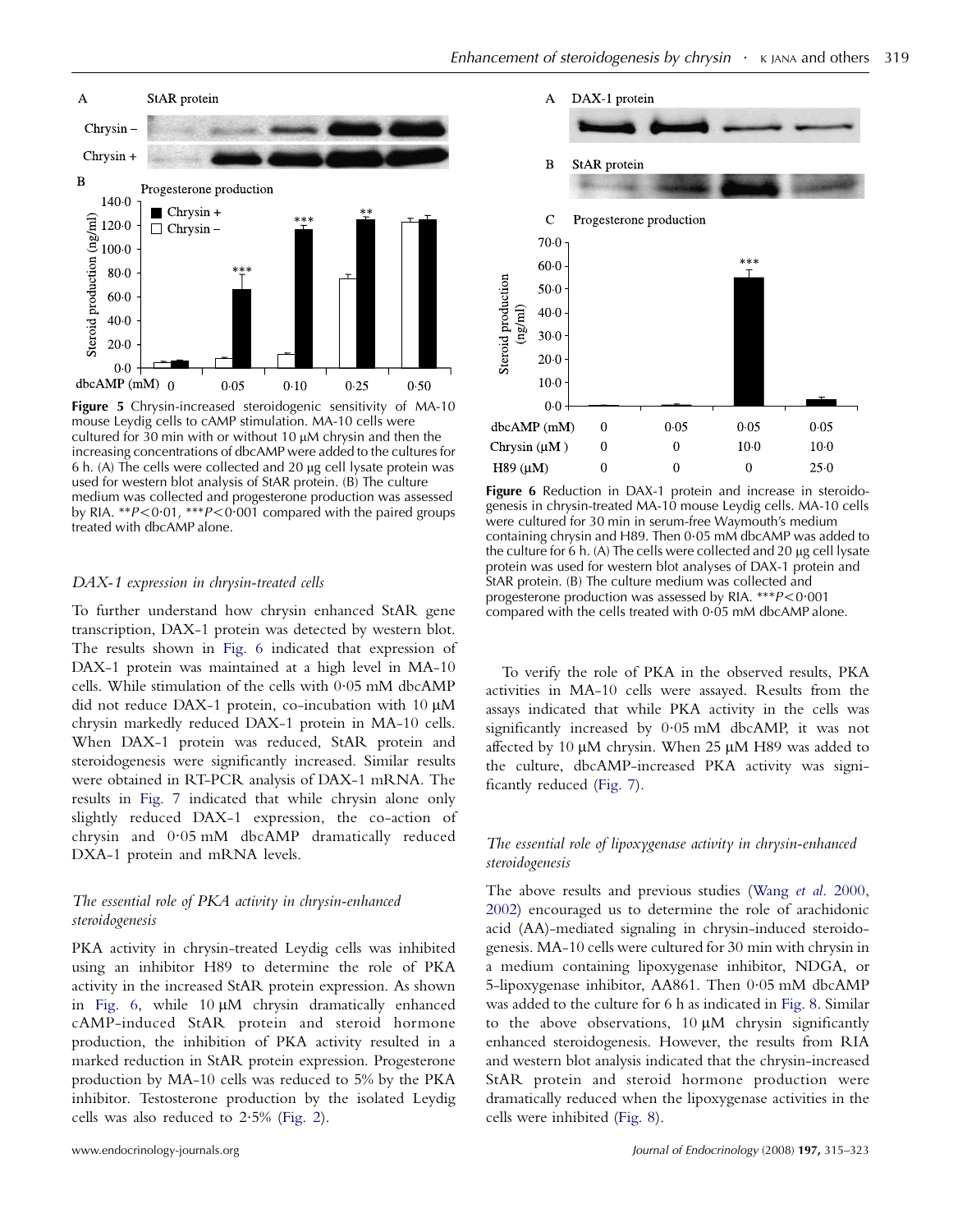<span id="page-5-0"></span>

Figure 7 Effects of chrysin on PKA activities and DXA-1 mRNA levels in MA-10 mouse Leydig cells. MA-10 cells were cultured for 30 min with or without H89 in a medium containing 10  $\mu$ M chrysin. Then 0.05 mM dbcAMP was added to the culture for 6 h as indicated in the figure. (A) The cells were collected for total RNA isolation and DAX-1 mRNA was analyzed by RT-PCR using the  $\beta$ -actin as an internal marker. (B) The cells were collected and 20  $\mu$ g cell lysate protein was used for western blot analyses of DAX-1 protein. (C) Cell extract was used for PKA activity assays.  $*P < 0.01$ compared with the cells treated with H89.

## Discussion

Chrysin is one of the natural flavonoids present in plants (Rapta et al[. 1995](#page-7-0), [Williams](#page-8-0) et al. 1997). It is present in honey and propolis at high levels ([Gambelunghe](#page-7-0) et al. 2003). In addition to its activities in anti-cancer [\(Cardenas](#page-7-0) et al. [2006](#page-7-0)), anti-oxidation [\(Lapidot](#page-7-0) et al. 2002), and antiinflammation (Cho et al[. 2004](#page-7-0)), chrysin has also been reported to be an inhibitor of aromatase [\(Kellis & Vickery](#page-7-0) [1984,](#page-7-0) [Ibrahim & Abul-Hajj 1990\)](#page-7-0), an enzyme that converts testosterone to estrogen. Based on these studies, chrysin has been considered to be a testosterone-increasing agent by blocking the further metabolism of testosterone by aromatase [\(Dhawan](#page-7-0) et al. 2002). We have been interested in its testosterone-increasing activity and examined it with MA-10 mouse Leydig cells and Leydig cells isolated from mouse testes. The results of the present study suggest that chrysin increases testosterone biosynthesis mainly by enhancing cAMP-induced StAR gene expression in Leydig cells.

The steroidogenic effect of chrysin was indicated by the concentration-dependent increase in steroid hormone production in MA-10 mouse Leydig cells incubated with increasing concentrations of chrysin in culture medium containing 0.05 mM dbcAMP. This effect was confirmed in primary cultures utilizing Leydig cells isolated from mouse



Figure 8 Reductions in StAR protein expression and steroid hormone production in MA-10 mouse Leydig cells treated with lipoxygenase inhibitors. MA-10 cells were cultured for 30 min with chrysin in a medium containing lipoxygenase inhibitor, NDGA, or 5-lipoxygenase inhibitor, AA861. Then 0.05 mM dbcAMP was added to the culture for 6 h as indicated in the figure. (A) The cells were collected and 20 µg cell lysate protein was used for western blot analyses of StAR protein. (B) The culture medium was collected and progesterone production was assessed by RIA.  $*P < 0.01$ compared with the cells treated with NDGA.

testes, with testosterone production being dramatically enhanced when the cells were treated with chrysin. While chrysin enhanced dbcAMP-stimulated steroidogenesis, it did not affect P450scc expression. Also, when water-soluble 22(R)hydroxylcholesterol was used as the substrate, steroid hormone production in each group reached the maximal level, and there is no significant difference in steroidogenesis among the groups. In these groups, chrysin only induced a slight, non-significant increase in steroid hormone production. These observations indicated that the majority of the increase in steroid hormone did not result from increases in the activities of steroidogenic enzymes, but rather, from the increased supply of the substrate cholesterol to the inner mitochondrial membrane. These observations were corroborated by the results from western blot analysis of StAR protein in MA-10 Leydig cells and also in primary cultures of Leydig cells isolated from mouse testes. In these cells, chrysin induced a marked increase in StAR protein, the factor that facilitates mitochondrial cholesterol transfer to the P450scc enzyme. Also, the increase in StAR protein occurred concomitantly with the increase in steroid hormone production. Moreover, reduction in StAR protein expression by inhibiting PKA activity abolished the chrysin-enhanced steroidogenesis in Leydig cells.

Normally, low levels of dbcAMP, such as 0.05 mM, are unable to induce significant increases in StAR protein and steroidogenesis in MA-10 Leydig cells. However, in the presence of chrysin, 0.05 mM of dbcAMP significantly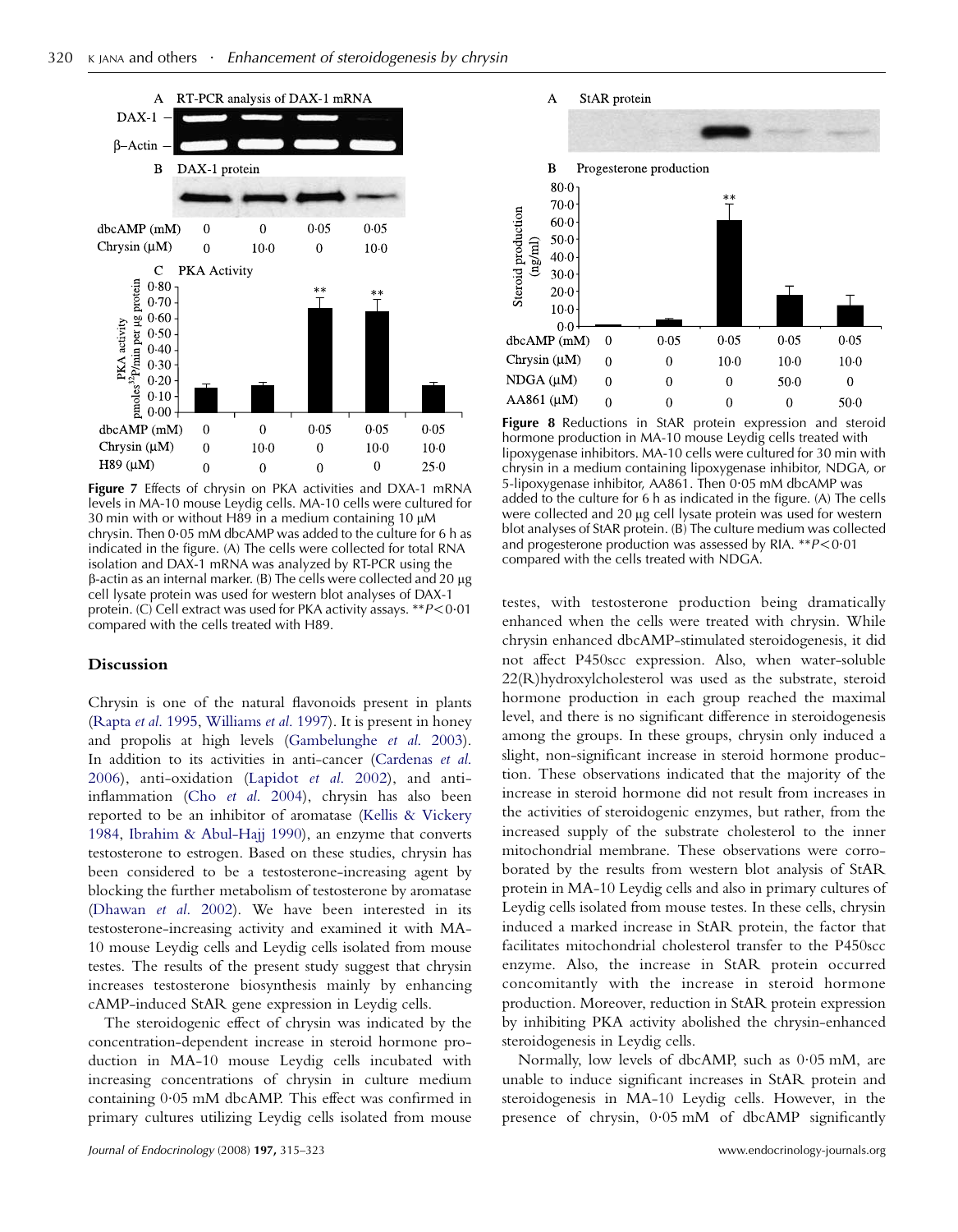increased StAR protein and steroid hormone production. The effectiveness of dbcAMP stimulation was dramatically enhanced in the chrysin-treated cells, with StAR protein expression and steroidogenesis reaching their maximal levels at much lower concentrations of dbcAMP than those in the cells without chrysin. On the other hand, although chrysin strongly enhanced cAMP-stimulated steroidogenesis, in the absence of cAMP chrysin did not induce a significant increase in StAR protein or steroid hormone. Also, inhibition of PKA activity reduced chrysin-induced StAR protein and steroidogenesis. These results suggested that this flavonoid is unable to stimulate StAR protein expression by itself, but rather interacted with cAMP and reduced the threshold of cAMPstimulated StAR protein expression, resulting in increase in the sensitivity of Leydig cells to cAMP stimulation.

How chrysin interacted with cAMP to increase sensitivity of Leydig cells to cAMP stimulation is unknown. It was demonstrated that in cAMP-stimulated steroidogenesis, both cAMP–PKA phosphorylation and AA-mediated signaling pathways are required for StAR gene expression [\(Wang](#page-8-0) et al. [2000\)](#page-8-0). These two signaling pathways synergistically interact with each other, with an increase of signal in either pathway dramatically enhancing sensitivity of Leydig cells to cAMP stimulation (Wang et al[. 2002,](#page-8-0) [2003](#page-8-0)b). Based on these studies, we have examined the roles of these two signaling pathways in chrysin-enhanced steroidogenesis. The results from PKA activity assays indicated that while PKA activity is critical for the observed increase in StAR protein expression, chrysin did not enhance the cAMP–PKA phosphorylation signaling. However, when AA metabolism by 5-lipoxygenase was blocked, the increases in StAR protein and steroid hormone in the chrysin-treated cells were reversed, suggesting that AA-mediated signaling is involved in the chrysin-increased StAR protein expression. Since 5-lipoxygenase-generated AA metabolites significantly enhanced steroidogenic sensitivity of Leydig cells to cAMP stimulation (Wang et al[. 2003](#page-8-0)b), it is interesting to determine if chrysin enhances this AA-mediated signaling.

While the manner in which chrysin interacted with cAMP is awaiting further elucidation, the evidence from the present study indicates that this interaction enhanced StAR gene expression at the level of transcription. This could be readily seen from the luciferase assays of StAR promoter activity, which indicated that incubation of cAMP-treated MA-10 cells with chrysin induced a concentration-dependent increase in StAR promoter activity. Similar results were obtained in RT-PCR analysis of StAR mRNA levels. To further understand how this natural flavonoid enhanced StAR gene transcription, the transcription factors regulating StAR promoter activity were examined. It was found that when MA-10 Leydig cells were incubated with chrysin in a medium containing 0.05 mM dbcAMP, DAX-1 protein and DAX-1 mRNA levels in the cells were markedly reduced. DAX-1 protein is a powerful transcriptional repressor that binds to a hairpin structure in StAR promoter DNA and inhibits StAR gene transcription ([Zazopoulos](#page-8-0) et al. 1997). The results suggest that interaction between chrysin and cAMP enhance

StAR gene transcription by depressing DAX-1 gene expression. The results in [Figs 6 and 7](#page-4-0) further indicated that DAX-1 is constitutively expressed in MA-10 Leydig cells, generating a tonic inhibition of StAR gene transcription [\(Zazopoulos](#page-8-0) et al. 1997). Thus, the reduction of DAX-1 generated tonic inhibition resulted in the increase in sensitivity of Leydig cells to cAMP stimulation.

In addition to the transcriptional regulation, StAR gene expression is also regulated at the level of post-transcription. Regarding this, the studies in the recent years have described a cAMP-regulated turnover and stability of StAR mRNA (Zhao et al[. 2005\)](#page-8-0), in which cAMP selectively induced an unstable form of StAR mRNA to facilitate rapid increase and decrease in StAR expression. Also, the effect of cAMP on the post-transcriptional regulation of StAR expression involves A-kinase anchoring proteins (AKAPs). AKAPs recruit StAR mRNA and PKA to the mitochondria and facilitate StAR translation and phosphorylation [\(Dyson](#page-7-0) et al. 2008, [Papado](#page-7-0)[poulos](#page-7-0) et al. 2007). However, whether chrysin enhanced the cAMP-regulated post-transcriptional regulation of StAR gene expression needs to be clarified by experimental evidence.

Taken together, the present study suggests a potential for the application of chrysin to delay the age-related decline in StAR gene expression and testosterone biosynthesis in Leydig cells. This is supported by studies using aged male rats, in which supplementation with chrysin for 30 days significantly improved the reproductive functions of the animals ([Dhawan](#page-7-0) et al[. 2002\)](#page-7-0). The effectiveness of chrysin might be attenuated by its low bioavailability in some food supplements [\(Gambelunghe](#page-7-0) et al. 2003). Recent studies have attempted to improve the effectiveness of chrysin by modification of its molecular structure (Dao et al[. 2004](#page-7-0)). Several chrysin derivatives with improved activities were reported. Interestingly, some of these derivatives are able to bind to the COX2 molecule and selectively inhibits COX2 activity ([Cho](#page-7-0) et al. [2004](#page-7-0)). We have previously reported that inhibition of COX2 activity dramatically enhanced StAR gene expression and steroidogenesis in aging Leydig cells (Wang et al[. 2005](#page-8-0)). Thus, these derivatives with COX2-inhibiting activity may significantly improve the steroid synthesis-promoting activity of chrysin.

Obviously, more studies, especially long-term clinical studies, are needed to test the efficacy of chrysin or its derivatives on delaying the age-related decline in blood testosterone. Since the decline in testosterone is associated with decreases in various physiological functions, further studies on the steroidogenic effect of chrysin may be beneficial for aging males, especially for those suffering from hypogonadism.

# Acknowledgements

The authors would like to acknowledge the support of NIH Grant AG025349 to X J W, NIH Grants AG028367 to P G,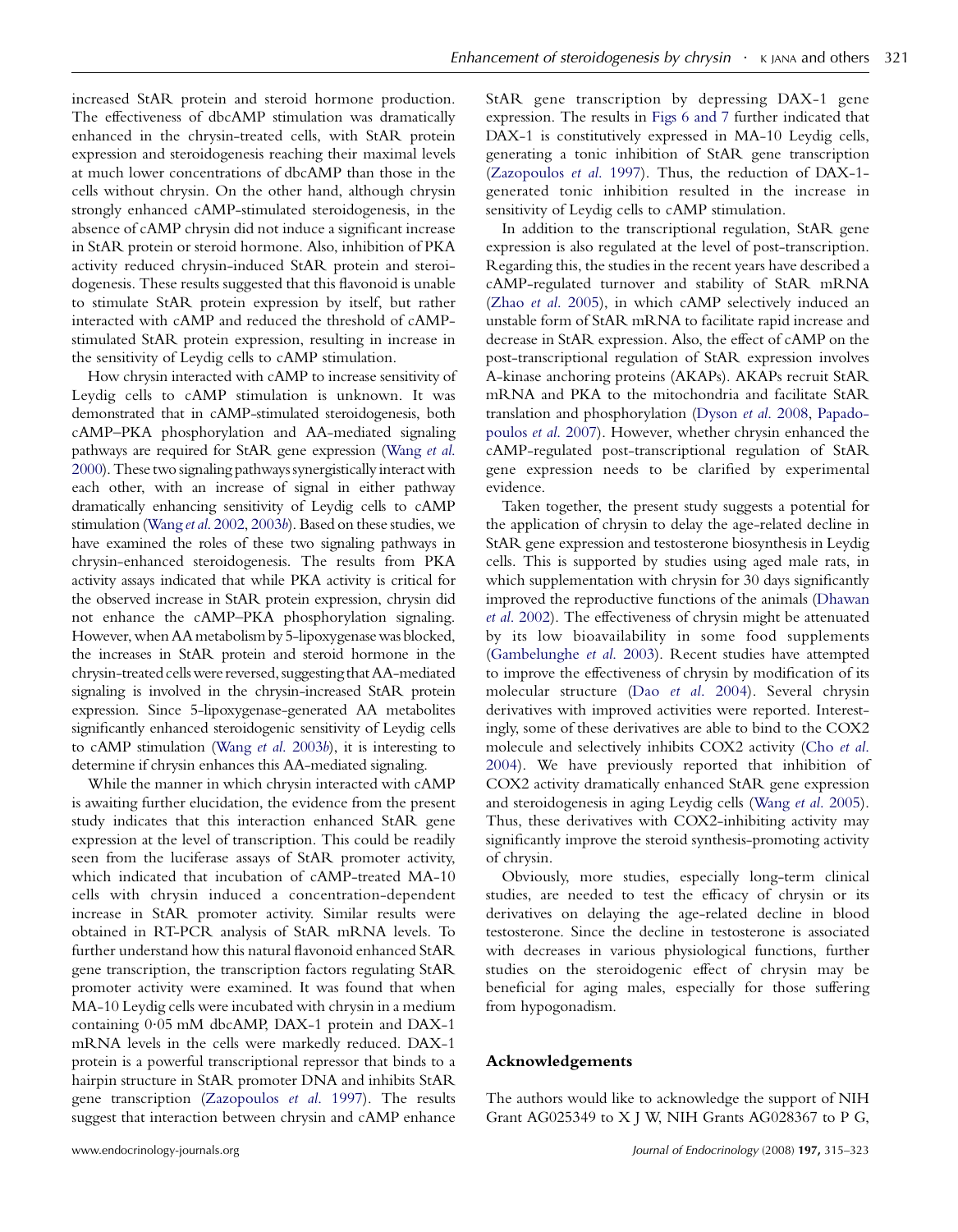<span id="page-7-0"></span>and NIH grant HD-17481 and funds from the Robert A Welch Foundation grant B1-0028 to D M S. The authors declare that there is no conflict of interest that would prejudice the impartiality of this scientific work.

# References

- Ascoli M 1981 Characterization of several clonal lines of cultured Leydig tumor cells: gonadotropin receptors and steroidogenic responses. Endocrinology 108 88–95.
- Bose HS, Whittal RM, Baldwin MA & Miller WL 1999 The active form of the steroidogenic acute regulatory protein, StAR, appears to be a molten globule. PNAS 96 7250–7255.
- Brown GA, Vukovich MD, Martini ER, Kohut ML, Franke WD, Jackson DA & King DS 2001a Endocrine and lipid responses to chronic androstenediolherbal supplementation in 30 to 58 year old men. Journal of the American College of Nutrition 20 520–528.
- Brown GA, Vukovich MD, Martini ER, Kohut ML, Franke WD, Jackson DA & King DS 2001b Effects of androstenedione-herbal supplementation on serum sex hormone concentrations in 30- to 59-year-old men. International Journal for Vitamin and Nutrition Research 71 293–301.
- Cardenas M, Marder M, Blank VC & Roguin LP 2006 Antitumor activity of some natural flavonoids and synthetic derivatives on various human and murine cancer cell lines. Bioorganic and Medicinal Chemistry 14 2966–2971.
- Caron KM, Ikeda Y, Soo SC, Stocco DM, Parker KL & Clark BJ 1997 Characterization of the promoter region of the mouse gene encoding the steroidogenic acute regulatory protein. Molecular Endocinology 11 138-147.
- Cho H, Yun CW, Park WK, Kong JY, Kim KS, Park Y, Lee S & Kim BK 2004 Modulation of the activity of pro-inflammatory enzymes, COX-2 and iNOS, by chrysin derivatives. Pharmacology Research 49 37–43.
- Churchill PF & Kimura T 1979 Topological studies of cytochromes P-450scc and P-45011 beta in bovine adrenocortical inner mitochondrial membranes. Effects of controlled tryptic digestion. Journal of Biological Chemistry 254 10443–10448.
- Clark BJ, Wells J, King SR & Stocco DM 1994 The purification, cloning, and expression of a novel luteinizing hormone-induced mitochondrial protein in MA-10 mouse Leydig tumor cells. Characterization of the steroidogenic acute regulatory protein (StAR). Journal of Biological Chemistry 269 28314–28322.
- Culty M, Luo L, Yao ZX, Chen H, Papadopoulos V & Zirkin BR 2002 Cholesterol transport, peripheral benzodiazepine receptor, and steroidogenesis in aging Leydig cells. Journal of Andrology 23 439–447.
- Dao TT, Chi YS, Kim J, Kim HP, Kim S & Park H 2004 Synthesis and inhibitory activity against COX-2 catalyzed prostaglandin production of chrysin derivatives. Bioorganic and Medicinal Chemistry Letters 14 1165–1167.
- Dhawan K, Kumar S & Sharma A 2002 Beneficial effects of chrysin and benzoflavone on virility in 2-year-old male rats. Journal of Medicinal Food 5 43–48.
- Dyson MT, Jones JK, Kowalewski MP, Manna PR, Alonso M, Gottesman ME & Stocco DM 2008 Mitochondrial A-kinase anchoring protein 121 binds type II protein kinase A and enhances steroidogenic acute regulatory protein-mediated steroidogenesis in MA-10 mouse Leydig tumor cells. Biology of Reproduction 78 267–277.
- Feldman HA, Longcope C, Derby CA, Johannes CB, Araujo AB, Coviello AD, Bremner WJ & McKinlay JB 2002 Age trends in the level of serum testosterone and other hormones in middle-aged men: longitudinal results from the Massachusetts male aging study. Journal of Clinical Endocrinology and Metabolism 87 589–598.
- Gambelunghe C, Rossi R, Sommavilla M, Ferranti C, Rossi R, Ciculi C, Gizzi S, Micheletti A & Rufini S 2003 Effects of chrysin on urinary testosterone levels in human males. Journal of Medicinal Food 6 387–390.
- Harman SM, Metter EJ, Tobin JD, Pearson J & Blackman MR 2001 Longitudinal effects of aging on serum total and free testosterone levels in healthy men. Baltimore Longitudinal Study of Aging. Journal of Clinical Endocrinology and Metabolism 86 724–731.
- Hogervorst E, Williams J, Budge M, Barnetson L, Combrinck M & Smith AD 2001 Serum total testosterone is lower in men with Alzheimer's disease. Neuro Endocrinology Letters 22 163–168.
- Hutson JC, Garner CW & Doris PA 1996 Purification and characterization of a lipophilic factor from testicular macrophages that stimulates testosterone production by Leydig cells. Journal of Andrology 17 502–508.
- Ibrahim AR & Abul-Hajj YJ 1990 Aromatase inhibition by flavonoids. Journal of Steroid Biochemistry and Molecular Biology 37 257-260.
- Kaufman JM & Vermeulen A 2005 The decline of androgen levels in elderly men and its clinical and therapeutic implications. Endocrine Reviews 26 833–876.
- Kellis JT Jr & Vickery LE 1984 Inhibition of human estrogen synthetase (aromatase) by flavones. Science 225 1032–1034.
- Lapidot T, Walker MD & Kanner J 2002 Antioxidant and prooxidant effects of phenolics on pancreatic beta-cells in vitro. Journal of Agricultural and Food Chemistry 50 7220-7225.
- Leers-Sucheta S, Stocco DM & Azhar S 1999 Down-regulation of steroidogenic acute regulatory (StAR) protein in rat Leydig cells: implications for regulation of testosterone production during aging. Mechanisms of Ageing and Development 107 197–203.
- Lin D, Sugawara T, Strauss JF III, Clark BJ, Stocco DM, Saenger P, Rogol A & Miller WL 1995 Role of steroidogenic acute regulatory protein in adrenal and gonadal steroidogenesis. Science 267 1828–1831.
- Luo L, Chen H & Zirkin BR 2001 Leydig cell aging: steroidogenic acute regulatory protein (StAR) and cholesterol side-chain cleavage enzyme. Journal of Andrology 22 149–156.
- Matsumoto AM 2002 Andropause: clinical implications of the decline in serum testosterone levels with aging in men. Journals of Gerontology Series A: Biological Sciences and Medical Sciences 57 M76–M99.
- Miller WL 1988 Molecular biology of steroid hormone synthesis. Endocrine Reviews 9 295–318.
- Papadopoulos V, Liu J & Culty M 2007 Is there a mitochondrial signaling complex facilitating cholesterol import? Molecular Cell Endocrinology 265–266 59–64.
- Payne AH & Hales DB 2004 Overview of steroidogenic enzymes in the pathway from cholesterol to active steroid hormones. Endocrine Reviews 25 947–970.
- Payne AH & Youngblood GL 1995 Regulation of expression of steroidogenic enzymes in Leydig cells. Biology of Reproduction 52 217–225.
- Phillips MC, Johnson WJ & Rothblat GH 1987 Mechanisms and consequences of cellular cholesterol exchange and transfer. Biochimica et Biophysic Acta 906 223-276.
- Privalle CT, Crivello JF & Jefcoate CR 1983 Regulation of intramitochondrial cholesterol transfer to side-chain cleavage cytochrome P-450 in rat adrenal gland. PNAS 80 702–706.
- Rao RM, Jo Y, Leers-Sucheta S, Bose HS, Miller WL, Azhar S & Stocco DM 2003 Differential regulation of steroid hormone biosynthesis in R2C and MA-10 Leydig tumor cells: role of SR-B1-mediated selective cholesteryl ester transport. Biology of Reproduction 68 114–121.
- Rapta P, Misik V, Stasko A & Vrabel I 1995 Redox intermediates of flavonoids and caffeic acid esters from propolis: an EPR spectroscopy and cyclic voltammetry study. Free Radical Biology and Medicine 18 901-908.
- Resko JA, Norman RL, Niswender GD & Spies HG 1974 The relationship between progestins and gonadotropins during the late luteal phase of the menstrual cycle in rhesus monkeys. Endocrinology 94 128–135.
- Schumacher M, Schwarz M & Leidenberger F 1985 Desensitization of mouse Leydig cells in vivo: evidence for the depletion of cellular cholesterol. Biology of Reproduction 33 335–345.
- Stocco DM 2001 Star protein and the regulation of steroid hormone biosynthesis. Annual Review of Physiology 63 193–213.
- Townson DH, Wang XJ, Keyes PL, Kostyo JL & Stocco DM 1996 Expression of the steroidogenic acute regulatory protein in the corpus luteum of the rabbit: dependence upon the luteotropic hormone, estradiol-17 beta. Biology of Reproduction 55 868–874.
- Vermeulen A 2000 Andropause. Maturitas 34 5–15.
- Wang XJ, Liu Z, Eimerl S, Timberg R, Weiss AM, Orly J & Stocco DM 1998 Effect of truncated forms of the steroidogenic acute regulatory protein on intramitochondrial cholesterol transfer. Endocrinology 139 3903–3912.